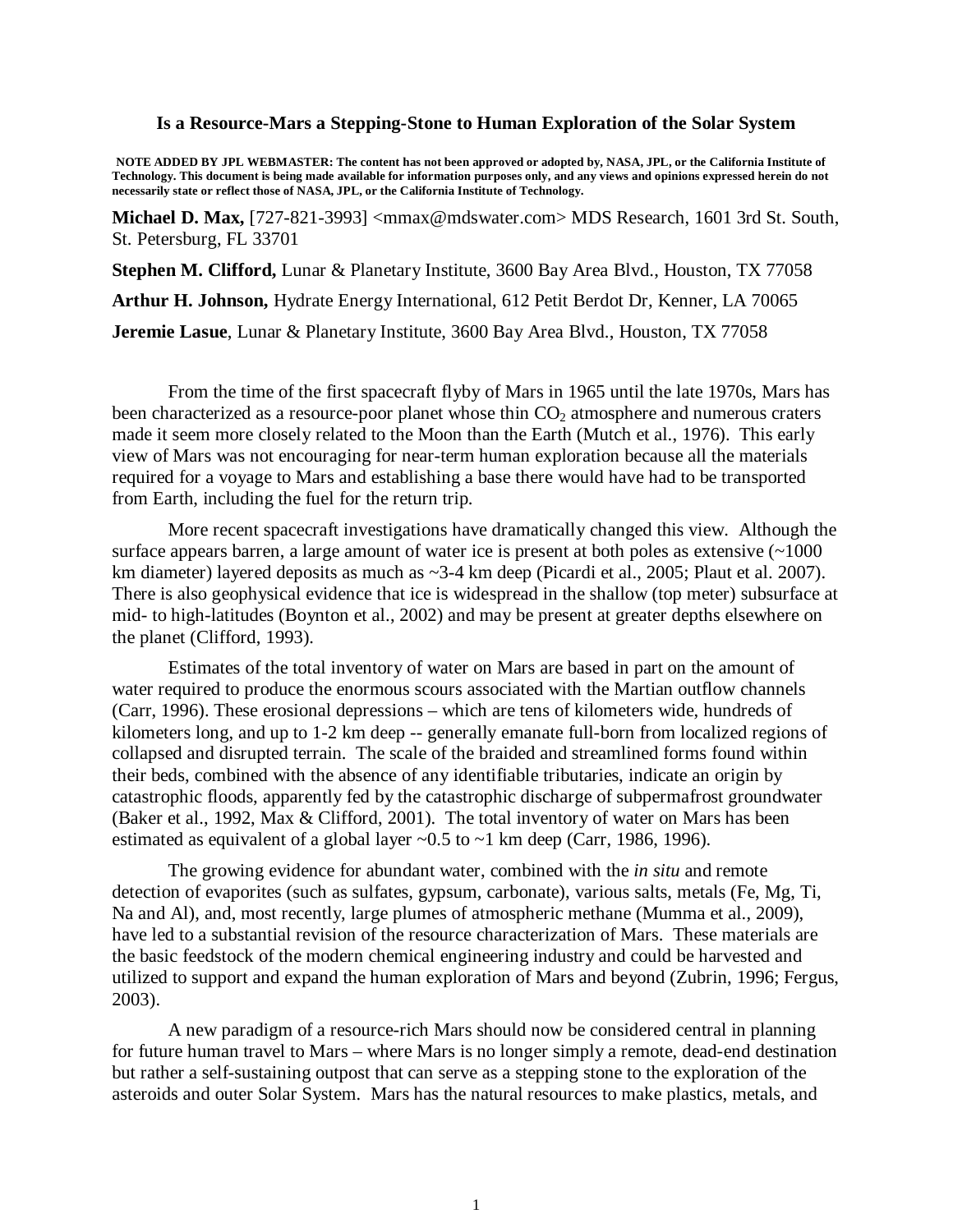many other materials necessary for the sustainable presence and expansion of human settlements (Max and Clifford, 2000, Pellenbarg, et al., 2003).

The question is no longer "does Mars have resources?", but rather, "how do we assess and exploit these natural resources?", and "how will they affect the human exploration of Mars and beyond?" We now have the ability to utilize the natural resources of other planets and moons to sustain the human exploration of space. It's time to go.

### **Methane in Subsurface Mars**

The possibility that an abundant supply of hydrocarbons may be stored in the Martian subsurface is supported by the apparent subsurface origin of the methane recently detected in the Martian atmosphere (Formisano et al., 2004; Krasnopolsky et al., 2004; Mumma et al., 2004, 2009). Various studies suggest that large quantities of methane may have been produced – either biogenically or abiogenically – within the subsurface. As on Earth, once methane is produced, some may become trapped in the subsurface where it may be affected by local physical and chemical processes, while the remainder will migrate through primary and secondary porosity paths, ultimately to be vented to the atmosphere. When subsurface methane is trapped as gas, under pressure, in the presence of water or ice, it can form methane hydrate (clathrate) (Max et al., 2006; Kargel and Lunine 1998; Fisk and Giovannoni, 1999; Max and Clifford, 2000). Sequestration of only a small proportion of this methane gas flux over a long period of time could result in the production of very large reserves, representing both a potential source of energy and supply of hydrocarbons for the production of chemicals and other raw materials.

On Earth, the conditions necessary for the formation of natural gas hydrates are found at depth in permafrost and beneath the ocean in continental margin sediments. Marine methane hydrate, at least that found along the tectonically passive eastern margin of North America, appears to be underlain by an active community of anaerobic methanogenic bacteria (Wellsbury and Parkes, 2003). The isotopic composition of marine methane hydrate is almost always dominated by evidence of bacterial production in the Earth's deep biosphere. But methane can also be produced abiogenically, as a fractionation product of magma crystallization or by reactions with basalt or carbonate in subpermafrost aquifers – yielding local partial pressures ranging up to many bars, depending on local permeability conditions and the availability of both carbon and water. Whatever its origin on Mars, as the planet's internal heat flow has declined with time, the resulting downward propagation of the freezing-front at the base of the cryosphere would have resulted in the incorporation any subsurface methane as hydrate -- in concentrations that may have ranged from a dispersed contaminant, to massive deposits (Max and Clifford, 2000).

In permafrost regions on Earth, methane hydrate and water ice form a compound cryogenic zone whose extent is determined by the local mean surface temperature, geothermal gradient, and the increase in confining pressure that occurs with depth. A Gas Hydrate Stability Zone (GHSZ) occurs within the region of the crust that satisfies these criteria, below which methane persists solely as a gas (Dickens et al., 1997; Max and Clifford, 2000; Max, 2003; Kargel et al., 2007). A similar zone is defined by the subsurface temperature and pressure conditions found on Mars (Figure 1) (Max and Clifford, 2000; Clifford et al., 2009).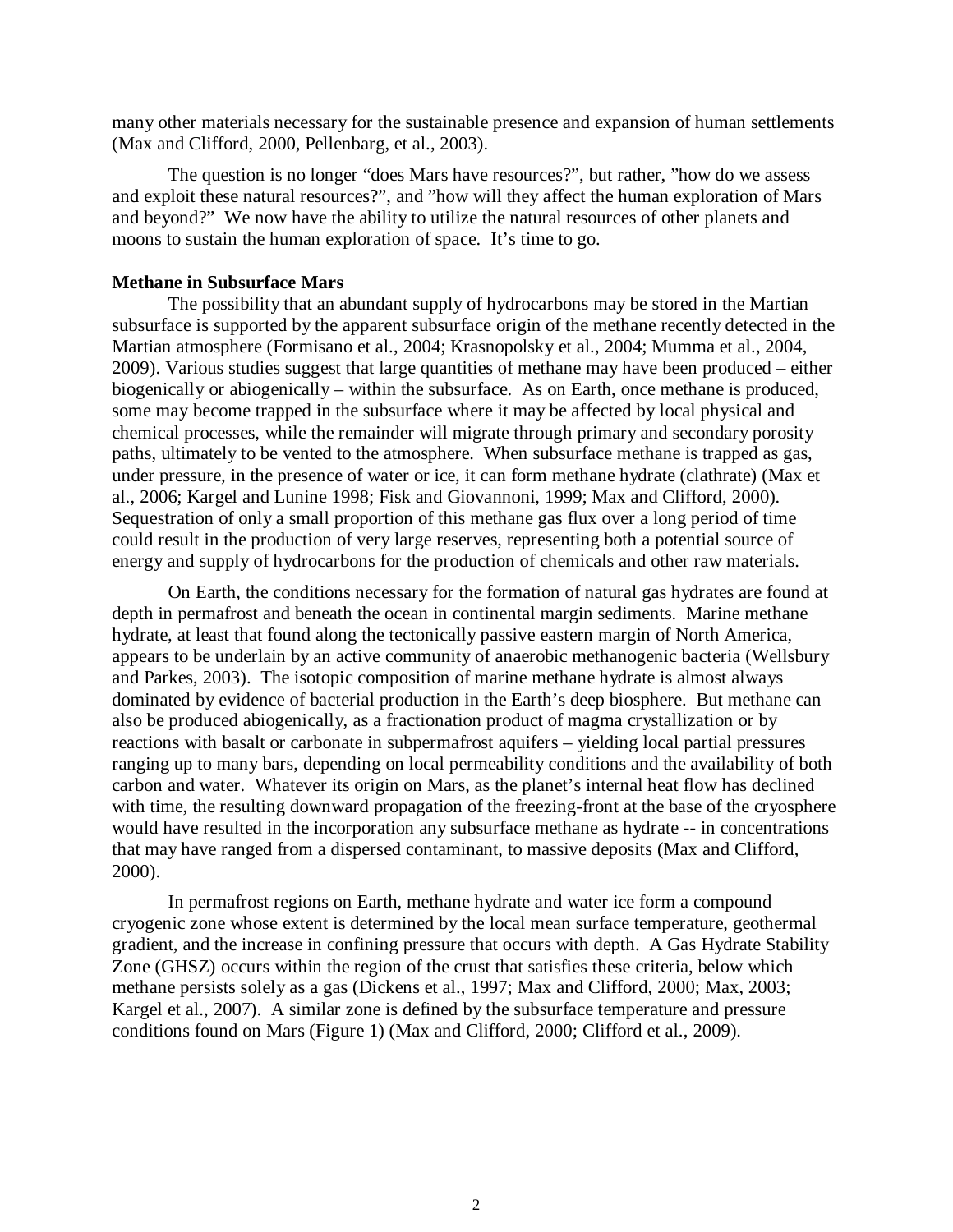

Figure 1. Schematic diagram of a hydrocarbon system for Mars, illustrating the relative positions of the base of the water ice cryosphere (red lines) and gas hydrate stability zone (black lines) assuming a mean global geothermal heat flux of 15 mW  $m^{-2}$  (solid lines) and 30 mW  $m<sup>-2</sup>$  (dashed lines) Figure adapted from Clifford et al. (2009).

 At the 200 K average surface temperature of Mars, methane hydrate is not stable at a confining pressure of less than ~140 kPa (Sloan, 1997) although, at the colder temperatures characteristic of latitudes  $>60^{\circ}$ , it may be found at considerably shallower depths. Given a reasonable estimate of the thermal properties of the Martian crust, the base of the GHSZ is expected to vary from  $\sim$  5-12 km at the equator, to  $\sim$  11-24 km at the poles (Figure 1, se also Clifford et al., 2009); although the base of the GHSZ may occur at much shallower depths where there is active methane venting (Max et al., 2006) or enhanced local geothermal activity. While the size of the GHSZ can be estimated, the extent to which this stability zone is actually populated with hydrate is unknown.

Hydrate does not necessarily remain stable once it has formed. Methane hydrate, as are other hydrates formed from a single hydrate forming species, are governed by very reversible reactions. That is, under pressure-temperature conditions of hydrate stability, if the vapor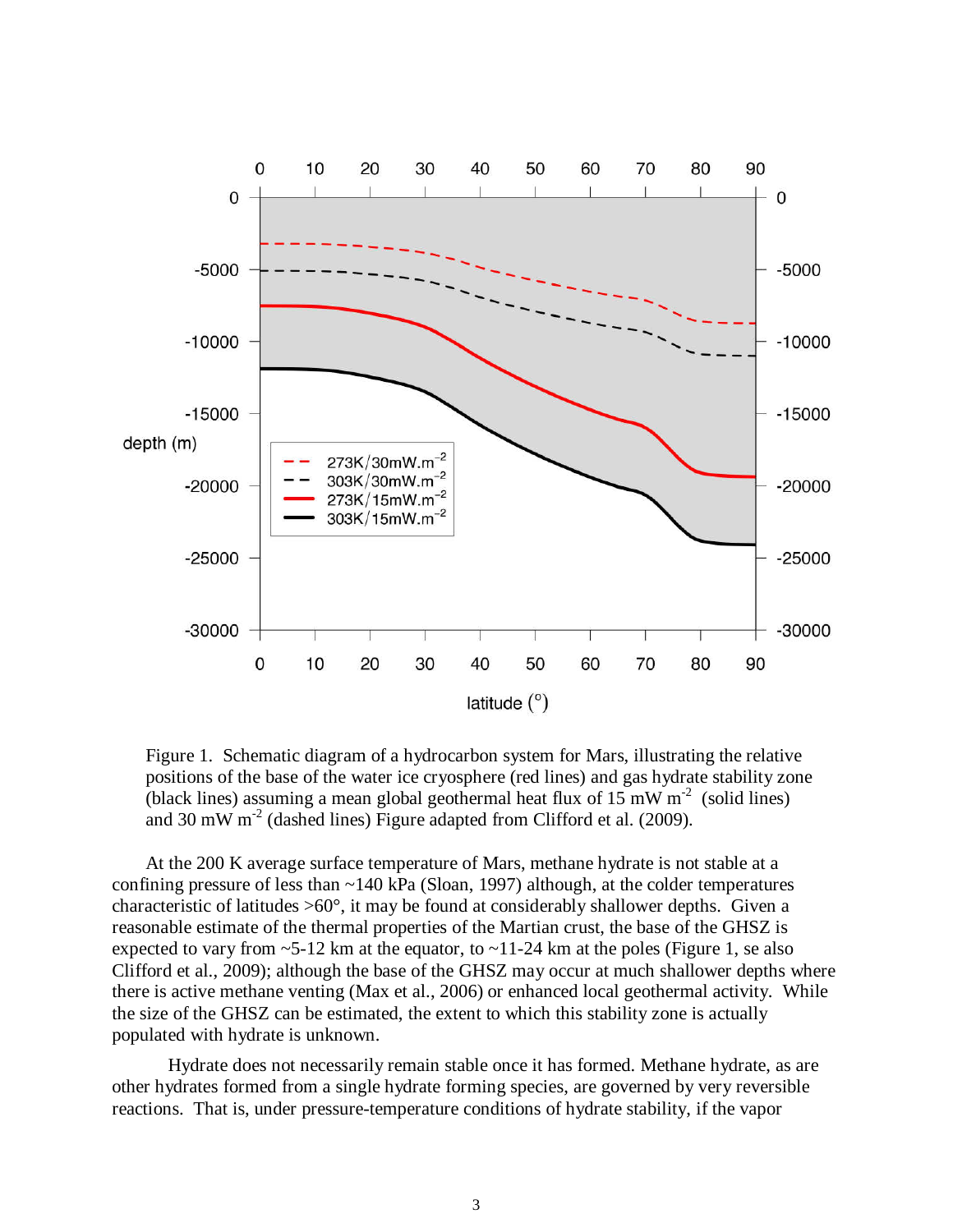pressure of the hydrate-forming material in the aqueous media is higher than in the hydrate, hydrate will accrete. If the vapor pressure is lower, the hydrate forming molecules will diffuse from the hydrate to the surrounding media. That is, if the concentration of dissolved gas falls below a certain level, the hydrate dissolves without forming a gas phase. This is fundamentally different from dissociation, which is caused by altering temperature and/or pressure to conditions outside of the hydrate's stability field (Max et al., 2006). One of the reasons why  $CO<sub>2</sub>$  hydrate is so rare on Earth is that  $CO<sub>2</sub>$  is much more soluble in water and its concentration has to be much higher for it to form than methane hydrate.

One possible explanation for the observation of localized sources of atmospheric methane (Mumma et al., 2009) is that they are vents associated with local fault or joint systems, which may provide conduits from reservoirs of methane gas, trapped beneath the BGHSZ, to the surface. In such a leaky system, methane gas migrates upward slowly and irregularly, due to its buoyancy either as a gas or dissolved in a fluid. The concentration of gas dissolved in water becomes more saturated as the water rises and the hydrostatic pressure decreases. At some point a separate gas phase is formed, potentially accelerating the continued upward flow of fluid and gas.

Venting has the potential to advect heat upward from beneath the cryosphere. In doing so, it can result in an 'up-doming' of the isotherms in the vicinity of the vents, thinning the regions where both ice and methane hydrate are stable (Figure 1). On Earth, in the northern Gulf of Mexico, a number of methane vent sites have been extensively studied as part of an assessment of natural gas resources that utilized seismic data, seafloor sampling, drilling, and heatflow measurements, as well as measurements of the temperature and composition of the vent fluids (Max et al., 2006). In regions where the GHSZ exhibits an otherwise uniform thickness, the focused upward flow of relatively warmer gas and fluid along fractures from depth introduces heat into the region surrounding the vent and distorts the regional geotherms. A hydrate-free halo is defined by thermal conditions in which the methane hydrate surrounding the vent is unstable, creating a bell-shaped thermal anomaly centered on the vent. This anomalous updoming of the base of the gas hydrate stability zone (BGHSZ) is a consequence of the reversibility of the hydrate reaction that makes the formation and dissociation of gas hydrate supremely responsive to changes in local confining pressure or temperature.

### **The Martian Natural Gas Play:**

The first requirement for hydrocarbon exploration is determining whether conditions for the generation of sufficient hydrocarbons to comprise a hydrocarbon province exist. Identification of a gas province is based on both direct and indirect evidence. On Earth, direct evidence might consist of the detection of large vents of natural gas from the seafloor or, on land, subaerial mud volcanoes, both of which are good signs that large reservoirs may be present in the subsurface. Indirect methods consist of drill core analyses or remote survey methods such as seismic, magnetic, gravity, and electrical methods, amongst others. While the volume of methane venting from the reservoir is large enough that it could be used as an industrial feedstock, the scale of the methane venting indicates that much larger volumes of methane still reside in the Martian subsurface, and may also indicate an active methane generation system.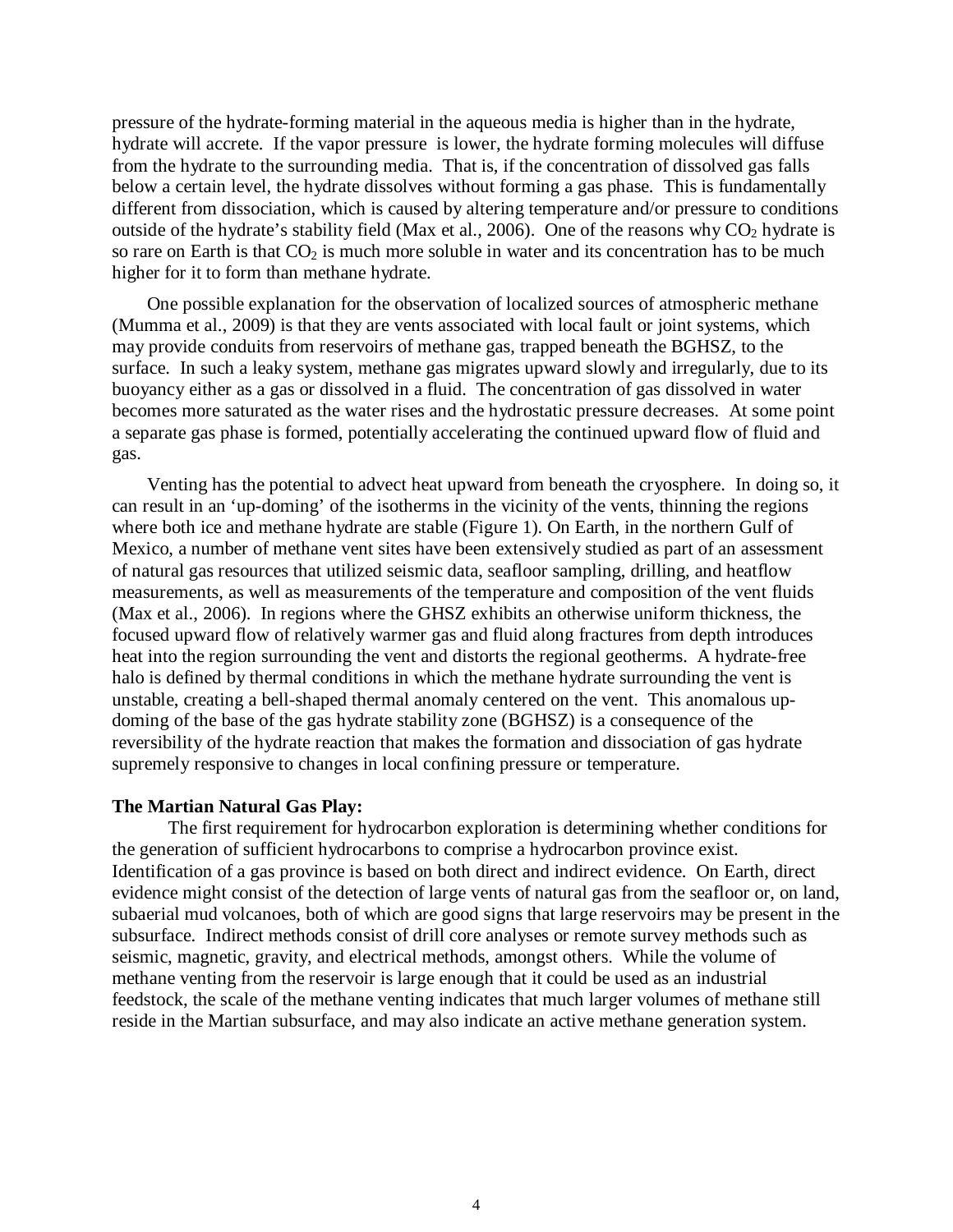With reference to the approximately  $2.8 \times 10^7 \text{ m}^3$  (or 1 Billion Standard Cubic feet, in oil and gas industry nomenclature) of methane that was vented in a single plume, approximately 2.1 x  $10^3$  m<sup>3</sup> (13,200 barrels) of high energy density ~3.54 x  $10^7$  J/m<sup>3</sup> (~950,000 btu/ft<sup>3</sup>) fuel similar to jet or diesel fuel could have been produced from it and the other available feedstock if the vented methane could have been captured (assuming an average composition of  $C_{12}H_{23}$  and 0.84 kg/L density for diesel fuel). In the process of making this fuel, large amounts of hydrogen (2.65  $\frac{x}{10^9}$  kg) would also be released, although the reactions that are needed to accomplish these conversions of the basic feedstock into useful products require multiple steps and the hydrogen may be tied up in other types of compounds rather than being available for use in its own right. This same amount of methane, along with the other more readily available components, could be fabricated into many tons of plastic.

## **Exploration for Methane Hydrate**

Exploration for methane hydrate and gas deposits on Mars can be conducted with the full panoply of exploration techniques used on Earth, many of which are suitable for autonomous or robotic use.

 **Basin Analysis:** Strictly speaking, there are no direct analogs to the many depositional basins of Earth, which are the result of tectonic activity, rapid weathering and erosions, and sedimentation. However, certain areas of Mars are known to possess considerable thicknesses of sedimentary strata. It has also been suggested that an ocean once occupied the northern plains. If so, then considerable erosion and sedimentary deposition may have occurred in the region adjacent to the shoreline, throughout the early history of Mars when water may have been stable on the surface. Basins that would have acted as traps for sedimentary material, and which would have been subject to the generation of secondary porosity within the resulting strata, may have been formed from impact activity and tectonism.

 **Geophysical Evaluation:** Reflection and refraction seismic exploration could be carried out on Mars, as it is on Earth, either by humans or autonomously, by robotic spacecraft. Seismic exploration offers the opportunity of not only identifying reflective interfaces, but also determining their bulk and shear moduli by measurement of their p–wave and s-wave velocities and attenuation characteristics. There is a great inventory of analyses and successful techniques, particularly in permafrost areas, that can be applied directly to seismic interpretation on Mars.

 **Ground Penetrating Radar (GPR):** GPR is an increasingly important tool in the investigation of a wide range of solar system objects, and is particularly well-suited to the investigation of ice-rich (and. thus, dielectrically low-loss) environments – such as the Martian polar layered deposits, the icy satellites of the outer planets and comets. GPR has resolved details of subsurface structure over a wide range of depths. GPR produces reflection data similar to reflection seismics, and has similar attenuation, penetration, and imaging issues, although they are indicative of electromagnetic, rather than acoustical, properties. However, neither refraction studies nor interval velocities can be determined with GPR from a single orbiting satellite; although both the reflection structure and attenuation may both be determined. It may also be possible to distinguish between water ice and methane hydrate using signal analysis and attenuation characteristics.

**Drilling:** Drilling is the one sure way to identify subsurface geology and composition using sampling and downhole analysis and well understood logging techniques. Autonomous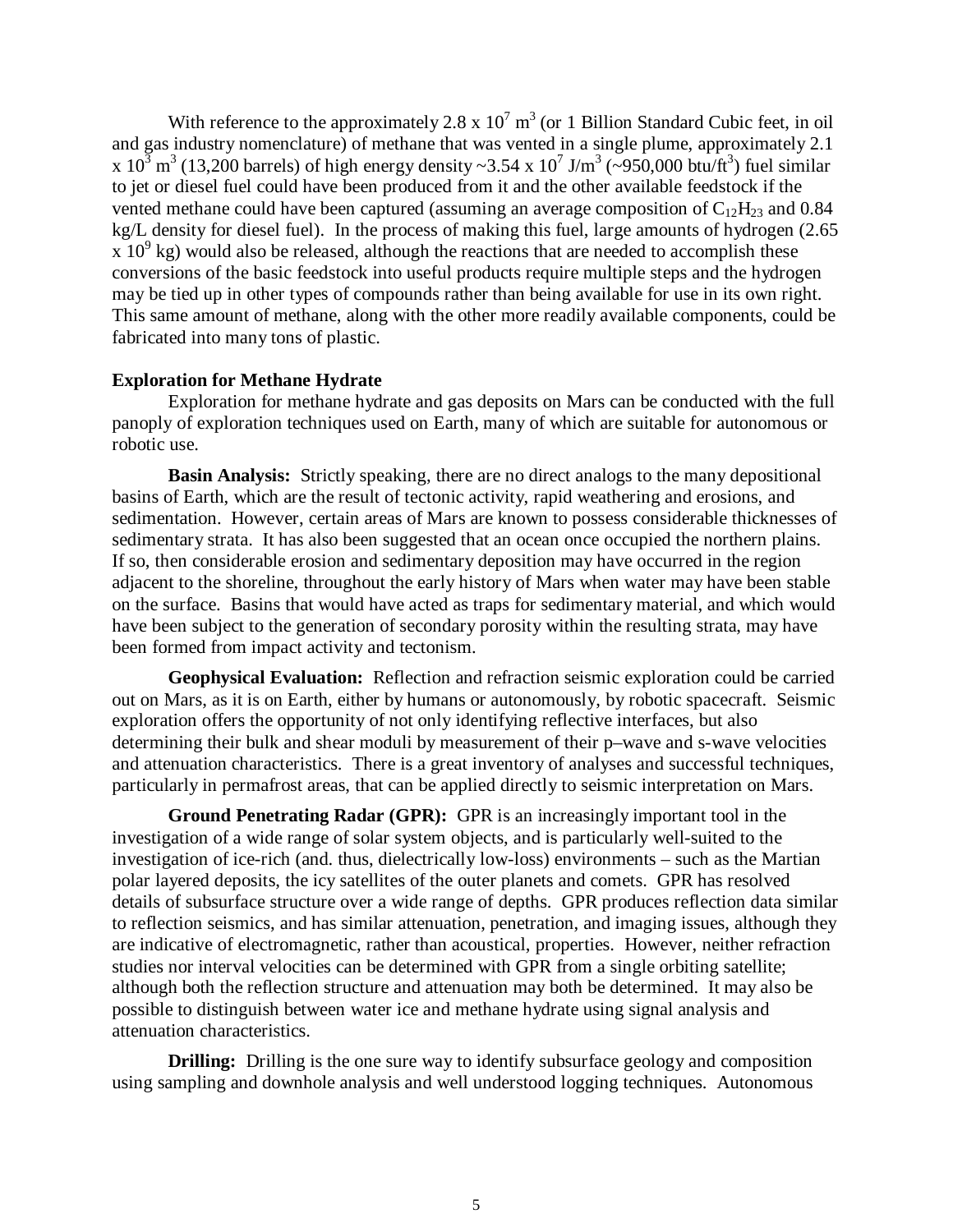drilling and coring of at least short boreholes has been done on Earth's seafloors and could be transitioned to the special conditions of the surface of Mars.

# **Beyond Mars**

The icy moons of the outer planets (Europa, Callisto, Ganymede, Enceladus, Tethys, Dione, Rhea, Mimas, and Iapetus) may all have water as a considerable proportion of their mass. Both Europa and Ganymede are thought to possess mantle oceans at depth beneath a crust of water ice. Methane is also known to exist on a number of these icy bodies. Where an icecovered ocean exists, the zone of hydrate stability will extend from the shallow subsurface to a depth of many kilometers beneath the 273 K isotherm, depending on the local hydrothermal/geothermal gradient. An ocean heated from below, however, may have significant convection zones and complex currents that could locally control methane gas hydrate and ice thickness.

## **A Hydrocarbon Key to Sustained Human Exploration of the Solar System**

Mars and the moons of the outer planets may have the resources that could sustain human habitation and provide for the acceleration of human exploration and habitation within the solar system. A new paradigm for exploration of the solar system can be based on the identification and utilization of widespread water and hydrocarbons, principally methane, ethane, and propane gas and liquids.

There are some of the practical implications of the recent discovery of large plumes of methane venting from the subsurface of Mars. If sufficient deposits of gas hydrate can be found on Mars, they could be used to fabricate a wide array of materials necessary to support human habitation. Methane could provide the basis for the fabrication of plastics that could be used for constructing facilities and machines, and for making high energy density chemical rocket fuels for both return journeys to Earth and for more distant exploration. The presence of methane hydrate may provide one of the cornerstones for human sustainability on Mars. With its lower escape velocity, and critical natural resources, Mars could be used as a stepping stone to exploration of the solar system.

Acknowledgement: This is LPI Contribution #1509.

# **References**

- Baker, V. R., M. H. Carr, V. C. Gulick, C. R. Williams, and M. S. Marley, 1992, Channels and valley networks, in Mars, *in* H. H. Kieffer, B. M. Jakosky, C. W. Snyder, and M. S. Mathews: Tucson, University of Arizona Press, p. 493–522.
- Boynton W.V., W. C. Feldman, S. W. Squyres, T. H. Prettyman, J. Bruckner, L. G. Evans, R. C. Reedy, R. Starr, J. R. Arnold, D. M. Drake, P. A. J. Englert, A. E. Metzger, I. Mitrofanov, J. I. Trombka, C. d'Uston, H. Wanke, O. Gasnault, D. K. Hamara, D. M. Janes, R. L. Marcialis, S. Maurice, I. Mikheeva, G. J. Taylor, R. Tokar, C. Shinohara, 2002, Distribution of hydrogen in the near surface of Mars: Evidence for subsurface ice deposits: Science vol. 297, p. 81–85.
- Carr M.H. (1986) Mars: A water-rich planet? Icarus 68, 187–216.
- Carr M.H., 1996, Water on Mars: New York, Oxford University Press, 229 p.
- Clifford, S. M., 1993, A model for the hydrologic and climatic behavior of water on Mars: J. Geophys. Res., vol. 98(E6), p. 10,973–11,016.